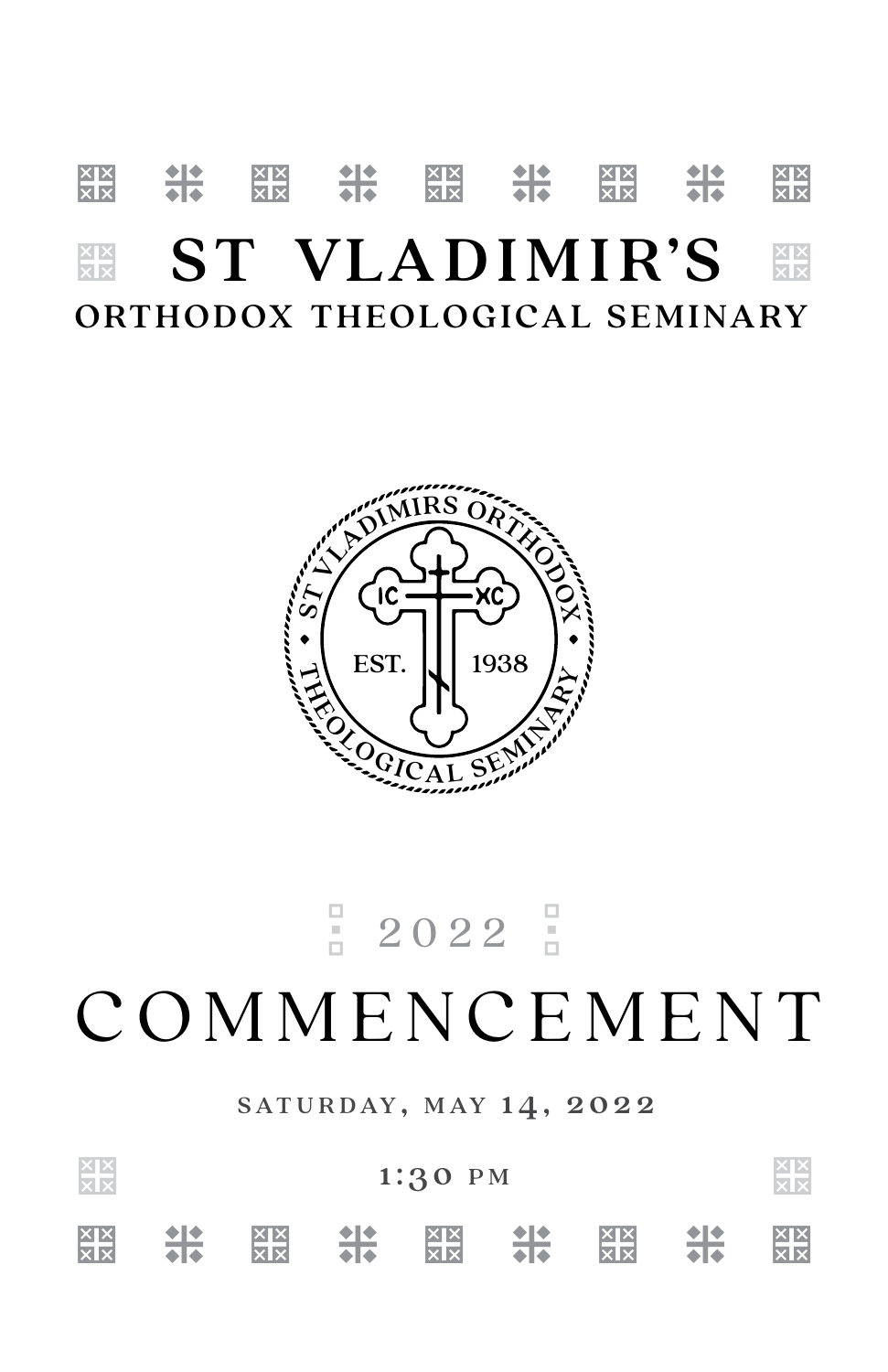### \* \* \*

# Commencement Exercises

*Please silence all mobile phones and other electronic devices.*

*During the Procession:* The Troparion of Pascha

*Opening of the Commencement Exercises* The Most Blessed Tikhon, Archbishop of Washington, Metropolitan of All America and Canada, and Chairman of the Board of Trustees

*Welcoming Remarks* The Very Rev. Dr. Chad Hatfield, President

*Conferral of Honorary Degrees* Dr. Ionuț-Alexandru Tudorie, Academic Dean

> Metropolitan Grigoli (Berbichashvili) *Doctor of Divinity (D.D.)*

Archbishop Nathaniel (Popp) *Doctor of Divinity (D.D.)*

*Salutatory Address* Subdeacon Daniel Hanna

*Conferral of Degrees on the Graduates of the Class of 2022* Dr. Ionuț-Alexandru Tudorie, Academic Dean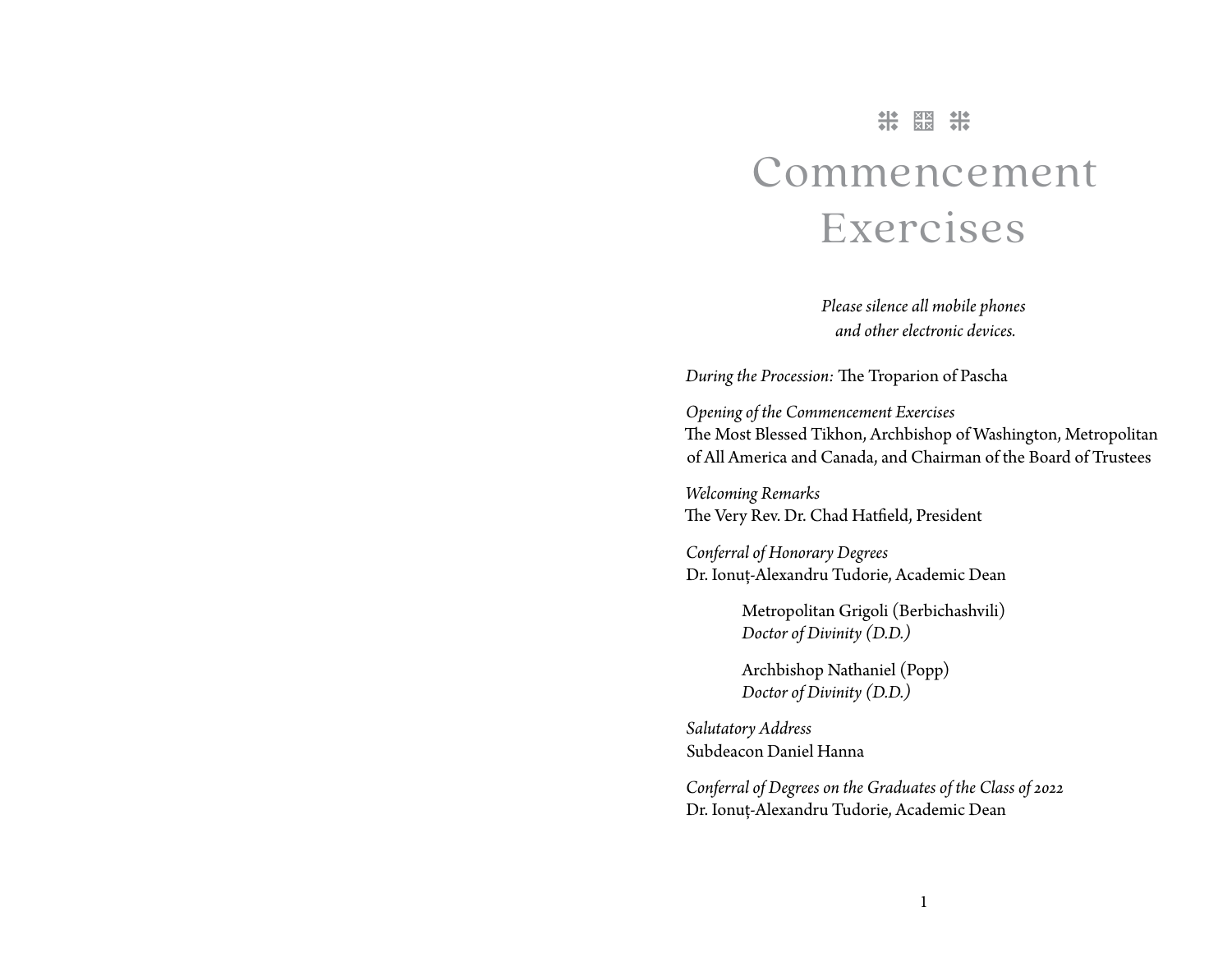*Conferral of the St. Macrina Award* The Rev. Thomas Miller, President of the Student Council

*Valedictory Address* The Rev. Anthony Machnee

The Exaposteilarion of Pascha, by Kurt Sander (2015) "The Angel Cried", by Roman Hurko (2003) "Christ is risen", traditional Georgian melody (English adaptation by Vladimir Morosan)

*Closing Remarks*

The Most Blessed Tikhon, Archbishop of Washington, Metropolitan of All America and Canada, and Chairman of the Board of Trustees

Closing Prayer: "Shine, Shine, O New Jerusalem"

Recessional: The Troparion of Pascha

#### *A reception follows.*

*The SVS Press Bookstore will remain open after Commencement. Directions are posted on campus.*

**半 鬻** 

# 2022 Honorary Doctorate Recipients

HIS EMINENCE, GRIGOLI (Berbichashvili) is metropolitan of Poti and Khobi of the Georgian Apostolic Orthodox Church. His Eminence is also the rector of New Georgian University located in Poti, Georgia; editor-inchief of *Uplis Tsikhe*, the journal of the Georgian Patriarchate; and head of the representative committee of the Georgian Patriarchate for the relationship with the state on issues of education. Born July 18, 1956, he earned his Ph.D. from Grigol Robakidze University in 2017. He has written extensively on Christianity and human rights, among other topics, and also penned a short catechism. Metropolitan Grigoli's efforts in ministry and education have been recognized numerous times by Church and state in the country of Georgia. His ecclesiastical and state awards include the Golden Order of St. George (by decree of the catholicos-patriarch of all Georgia) and the Presidential Order of Excellence (by decree of the president of Georgia).

HIS EMINENCE, NATHANIEL (Popp) is archbishop of Detroit and the Romanian Episcopate of the Orthodox Church in America. His Eminence was born in 1940 in Illinois to Joseph Popp and Vera (née Boytor), a family of Romanian heritage. His studies later took him to Italy, where he enrolled at Gregorian University and resided at the Greek College of St. Athanasius. Archbishop Nathaniel, an author of numerous articles and a widely traveled lecturer, is also known for his generosity and philanthropic endeavors. He is chairman of the V. D. Trifa Romanian American Heritage Center in Grass Lake, MI and organizer of the "Help for Romania Fund." In 1990, he co-founded the "Help the Children of Romania" project and, since 1991, he has served as chairman of the Congress of Romanian Americans [CORA]. Recently, His Eminence established endowed scholarship funds to help Eastern Orthodox men and women in North America pay for theological education.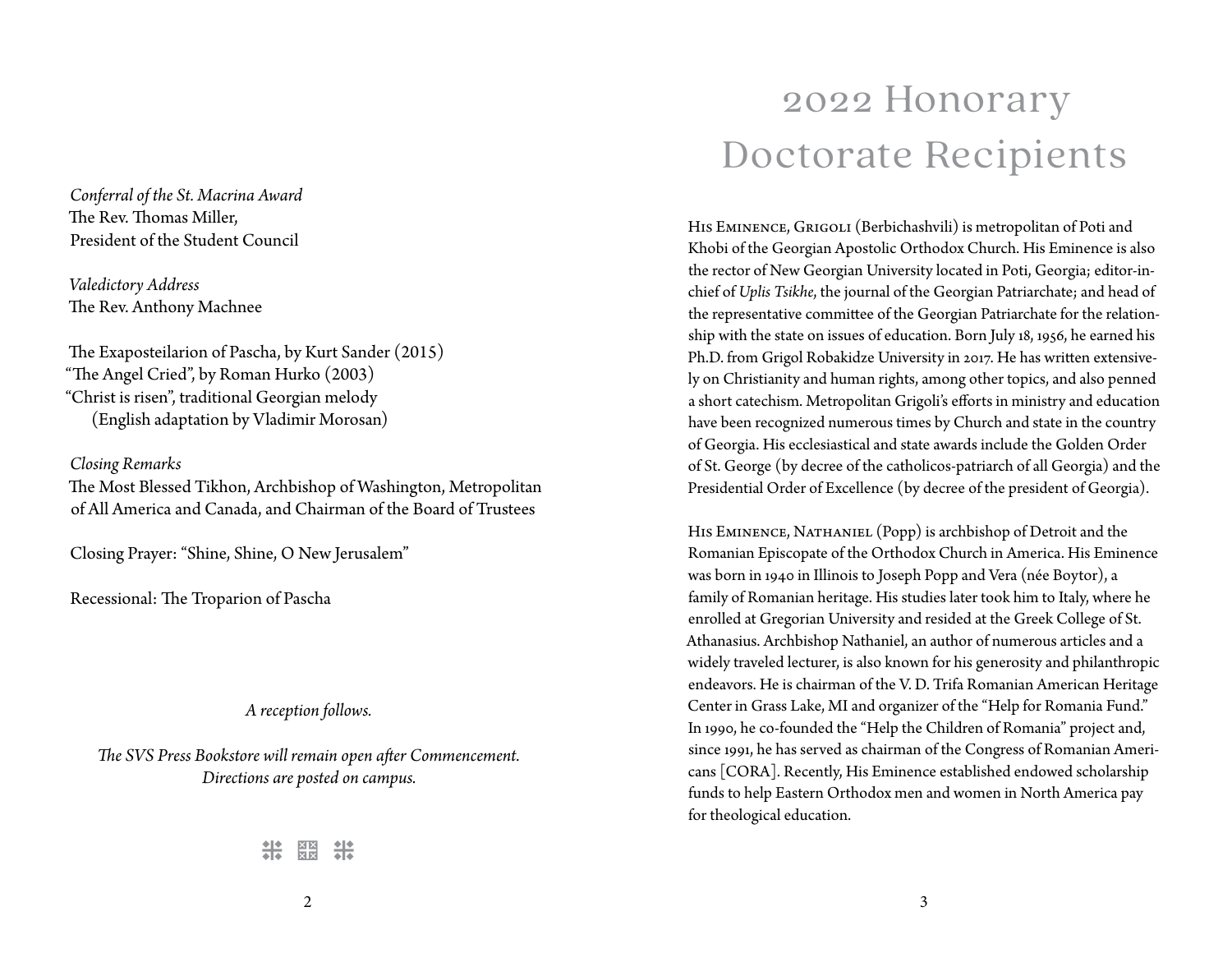# The Class of 2022

### CANDIDATES FOR THE MASTER OF DIVINITY DEGREE

Deacon Adam Karekin BULLOCK *(commendation for service to the community)*

The Rev. Derrick Blake Silouan COHEN

SUBDEACON DANIEL HANNA *(salutatorian of the class of 2022; commendation for service to the community)*

Mr. Gabriel David KHOURY

The Rev. Anthony MACHNEE *(valedictorian of the class of 2022; magna cum laude; commendation for service to the community) Repentance as the Manifestation of the Life of Scripture: Entering into the Psalms as a Case Study* The Rev. Dr. Silviu Bunta, advisor

The Rev. Thomas MILLER *(magna cum laude) Glory: Interpreting John 12:41* The Rev. Dr. George Parsenios, advisor

Subdeacon Matthew POOZHIKUNNEL *Understanding Priesthood: Contextualizing St. Jacob of Serugh's Homily on Melchizedek* The Rev. Dr. Varghese Daniel, advisor

Mr. STEVEN ROBERTS

SUBDEACON SUBIN SHAJI (commendation for service to the community)

Mr. Brendan SIPPERLY

### CANDIDATES FOR THE MASTER OF ARTS DEGREE

THE REV. PROTOSYNGELLOS HRISOSTOM CIUCIU (magna cum laude; *commendation for service to the community) Re-Thinking Typology* Dr. JOHN BARNET, advisor

The Rev. Geevarghese MATHEW *(commendation for service to the community) Study on Nicene Creed: With a Catechetical Function in a Parish* THE VERY REV. DR. CHAD HATFIELD, advisor

The Rev. Dn. Tesfay REZENE *Haymanotä Abäw in the Abyssinian Tradition: Its Historical Background, Authorship and Authenticity, and Christological Argument* DR. IONUȚ-ALEXANDRU TUDORIE, advisor

Mr. David Allan SOLHEIM *(commendation for service to the community) Angels in Hebrews: A Close Reading of Hebrews 1-2* The Rev. Dr. George Parsenios, advisor

### CANDIDATES FOR THE MASTER OF THEOLOGY DEGREE

#### Mr. Theodore George MANTZIKOS

*The Status of Diocesan and Auxiliary Bishops in the Antiochian Orthodox Archdiocese of North America: Historical and Canonical Aspects* The Rev. Dn. Dr. Vitaly Permiakov, advisor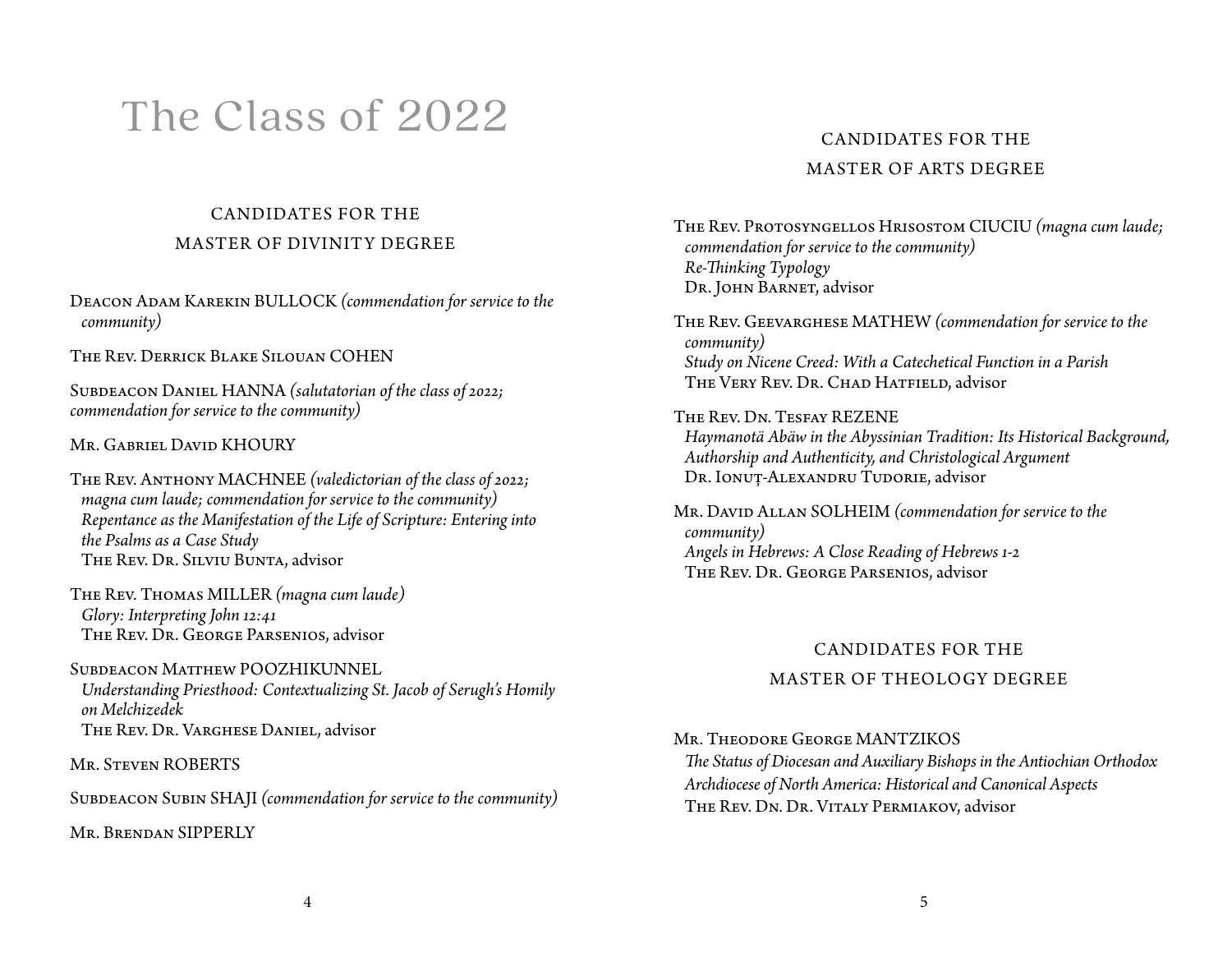## The Faculty

#### *President*

The Very Rev. Dr. Chad Hatfield

#### *Academic Dean*

Dr. Ionuț-Alexandru Tudorie

#### *Full-Time Faculty*

Dr. JOHN A. BARNET Dr. Peter C. Bouteneff The Rev. Dr. Bogdan G. Bucur The Very Rev. Dr. J. Sergius **HALVORSEN** The Rev. Dn. Dr. Vitaly **PERMIAKOV** Dr. Harrison B. Russin

#### *Part-Time Faculty*

Dr. Gregory J. Abdalah Dr. Jeffrey P. Bishop The Rev. Dr. Silviu N. Bunta The Rev. Dr. Varghese M. Daniel The Rev. Dr. Gregory Edwards Dr. Ana S. Iltis The Very Rev. Dr. Alexander **RENTEL** 

Dr. John M. Reynolds The Rev. Dr. Anthony G. Roeber Dr. Rossitza B. Schroeder The Very Rev. Dr. Nicholas Solak The Very Rev. Dr. Eric Tosi DR. MATTHEW SCOTT VEST

#### *Instructors of the Practice*

The Very Rev. Vladimir Aleandro The Rev. Nicholas Belcher The Very Rev. Adrian Budica The Rev. John El Massih Dr. Albert S. Rossi

#### *Emeritus Faculty*

Dr. David Drillock The Very Rev. Dr. John H. Erickson Dr. Paul Meyendorff The Very Rev. Dr. Paul Nadim Tarazi

#### *Librarian*

Mrs. Danielle Earl

#### THE VALEDICTORIAN AND SALUTATORIAN

The valedictorian, who delivers the valediction, or parting words, at commencement, is normally the student who has earned the highest grade point average, with consideration also being given to performance in all other aspects of seminary life. The salutatorian, who delivers the salutation, or greeting, at commencement, is normally the student who has earned the second-highest grade point average, with consideration also being given to performance in all other aspects of seminary life. Commencement speakers must have completed at least forty-eight credits at St. Vladimir's Seminary as full-time degree candidates. Neither the valedictorian nor the salutatorian is required to write a thesis.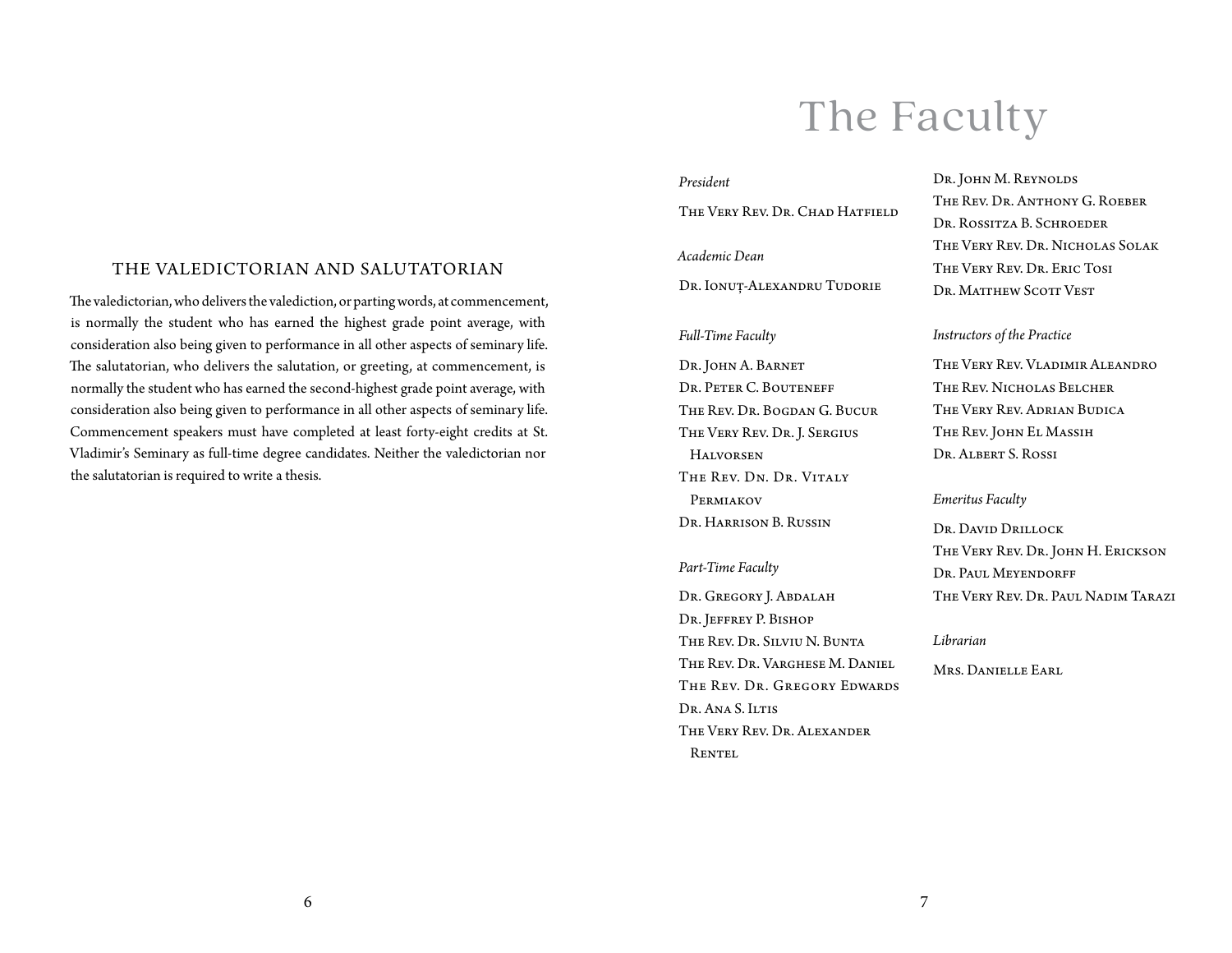## The Board of Trustees

*The Board of Trustees is the governing body of St. Vladimir's Seminary.*

#### EX OFFICIO MEMBERS

#### *Board Chairman*

The Most Blessed Tikhon (Mollard), Archbishop of Washington, Metropolitan of All America and Canada, Orthodox Church in America

The Very Rev. Dr. Alexander RENTEL, Chancellor of the Orthodox Church in America

The Very Rev. Dr. Chad Hatfield, President, St. Vladimir's Seminary

Dr. Ionuț-Alexandru TUDORIE, Academic Dean, St. Vladimir's Seminary

*Appointed Hierarchs*

The Most Reverend Joseph, Archbishop of New York and Metropolitan of all North America, Antiochian Orthodox Christian Archdiocese of North America

HIS GRACE, METROPOLITAN ZACHARIAH Mar Nicholovos (Poothiyottu), Metropolitan of the Northeast American Diocese, Malankara Orthodox Syrian Church

*Appointed Alumni Association Representative* Richard Ajalat, Chair, St. Vladimir's Seminary Alumni Association Board; Pastoral Assistant at St. Michael Antiochian Orthodox Church, Van Nuys, CA

#### ELECTED MEMBERS

THE REV. DN. MICHAEL HYATT, Executive Chairman JEFFREY D. HOFF, Treasurer DAN ABRAHAM Dr. Frank B. Cerra, M.D. The Honorable Catherine R. Fuller David Hicks

Ana S. Iltis, Ph.D. John T. Milosovich Donald J. Tamulonis, Jr., M.D., F.A.C.P. Carla Ann Newbern Thomas, M.D. Wesley J. Smith, J.D.

#### EMERITI TRUSTEES

Michael Bress, J.D. The Rev. Protodeacon Peter M. Danilchick, Hon. D.H.L. Brian Gerich, Hon. D.H.L. Glenn R. Kubina, M.D. LEON J. LYSAGHT, JR., J.D.

Alex Machaskee, Hon. D.H.L. Eric S. Namee, J.D. The Very Rev. Paul Shafran Thomas S. Zedlovich